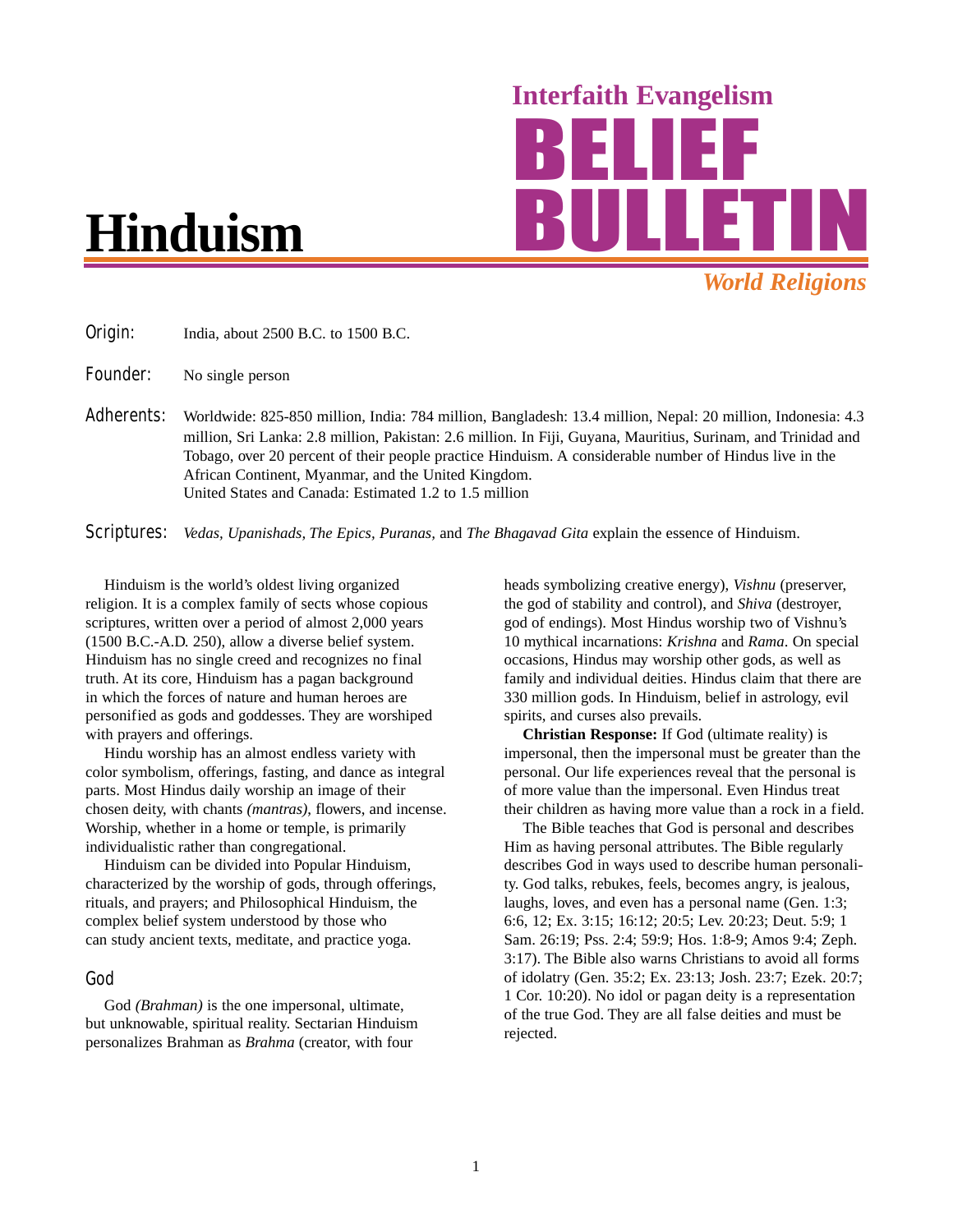### **Creation**

Hindus accept various forms of pantheism and reject the Christian doctrine of creation. According to Hinduism, Brahman alone exists; everything is ultimately an illusion *(maya)*. God emanated itself to cause the illusion of creation. There is no beginning or conclusion to creation, only endless repetitions or cycles of creation and destruction. History has little value since it is based on an illusion.

**Christian Response:** Christianity affirms the reality of the material world and the genuineness of God's creation. The Bible declares that all is not God. God is present in His creation but He is not to be confused with it. The Bible teaches that in the beginning God created that which was not God (Gen. 1:1ff; Heb 11:3). The Bible contradicts pantheism by teaching creation rather than pantheistic emanation. The Bible issues strong warnings to those who confuse God with His creation (Rom. 1:22-23). God created the world at a definite time and will consummate His creation (2 Pet. 3:12-13). Christianity is founded upon the historical event of God's incarnation in Jesus Christ (John 1:1-14).

#### Man

The eternal soul *(atman)* of man is a manifestation or "spark" of Brahman mysteriously trapped in the physical body. *Samsara,* repeated lives or reincarnations are required before the soul can be liberated *(moksha)* from the body. An individual's present life is determined by the law of *karma* (actions, words, and thoughts in previous lifetimes). The physical body is ultimately an illusion *(maya*) with little inherent or permanent worth. Bodies generally are cremated, and the eternal soul goes to an intermediate state of punishment or reward before rebirth in another body. Rebirths are experienced until karma has been removed to allow the soul's re-absorption into Brahman.

**Christian Response:** People are created in God's image (Gen. 1:27). The body's physical resurrection and eternal worth are emphasized in John 2:18-22 and 1 Corinthians 15. The Bible declares, "And as it is appointed unto men once to die, but after this the judgment: so Christ was once offered to bear the sins of many" (Heb. 9:27-28, KJV). Since we only die once, reincarnation cannot be true. Instead of reincarnation, the Bible teaches resurrection (John 5:25). At death, Christians enjoy a state of conscious fellowship with Christ (Matt. 22:32; 2 Cor. 5:8; Phil. 1:23) to await the resurrection and heavenly reward. A person's eternal destiny is determined by his or her acceptance or rejection of Jesus Christ as Savior and Lord (John 3:36; Rom. 10:9-10).

# Sin

Hindus have no concept of rebellion against a Holy God. Ignorance of unity with Brahman, desire, and violation of *dharma*, (one's social duty) are humanity's problems.

**Christian Response:** Sin is not ignorance of unity with Brahman, but is rather a willful act of rebellion against God and His commandments (Eccl. 7:20; Rom. 1:28-32; 2:1-16; 3:9,19; 11:32; Gal. 3:22; 1 John 1:8-10). The Bible declares, "All have sinned and fall short of the glory of God" (Rom. 3:23, NIV).

#### **Salvation**

There is no clear concept of salvation in Hinduism. *Moksha* (freedom from infinite being and selfhood and final self-realization of the truth), is the goal of existence. *Yoga* and meditation (especially *raja-yoga*) taught by a *guru* (religious teacher) is one way to attain *moksha*. The other valid paths for moksha are: the way of works *(karma marga)*, the way of knowledge *(jnana marga)*, or the way of love and devotion *(bhakti marga)*. Hindus hope to eventually get off the cycle of reincarnation. They believe the illusion of personal existence will end and they will become one with the impersonal God.

**Christian Response:** Salvation is a gift from God through faith in Jesus Christ (Eph. 2:8-10). Belief in reincarnation opposes the teaching of the Bible (Heb. 9:27). The Christian hope of eternal life means that all true believers in Christ will not only have personal existence but personal fellowship with God. It is impossible to earn one's salvation by good works (Titus 3:3-7). Religious deeds and exercises cannot save (Matt. 7:22-23; Rom 9:32; Gal. 2:16; Eph 2:8-9).

# Hindus in the United States

- Traditional movements include the Ramakrishna Mission and Vedanta Society (Roma Krishna Mission), Sri Aurobindo Society, Satya Sai Baba movement, and International Sivananda Yoga Society.
- Hindu-based sects include the International Society for Krishna Consciousness (Hare Krishna), Transcendental Meditation, Vedanta Societies, Self-Realization Fellowship, Theosophy, and Eckankar.
- Sects that have "Americanized" Hindu concepts include Church of Christ, Scientists (Christian Science), Unity School of Christianity, and several groups within the New Age Movement.